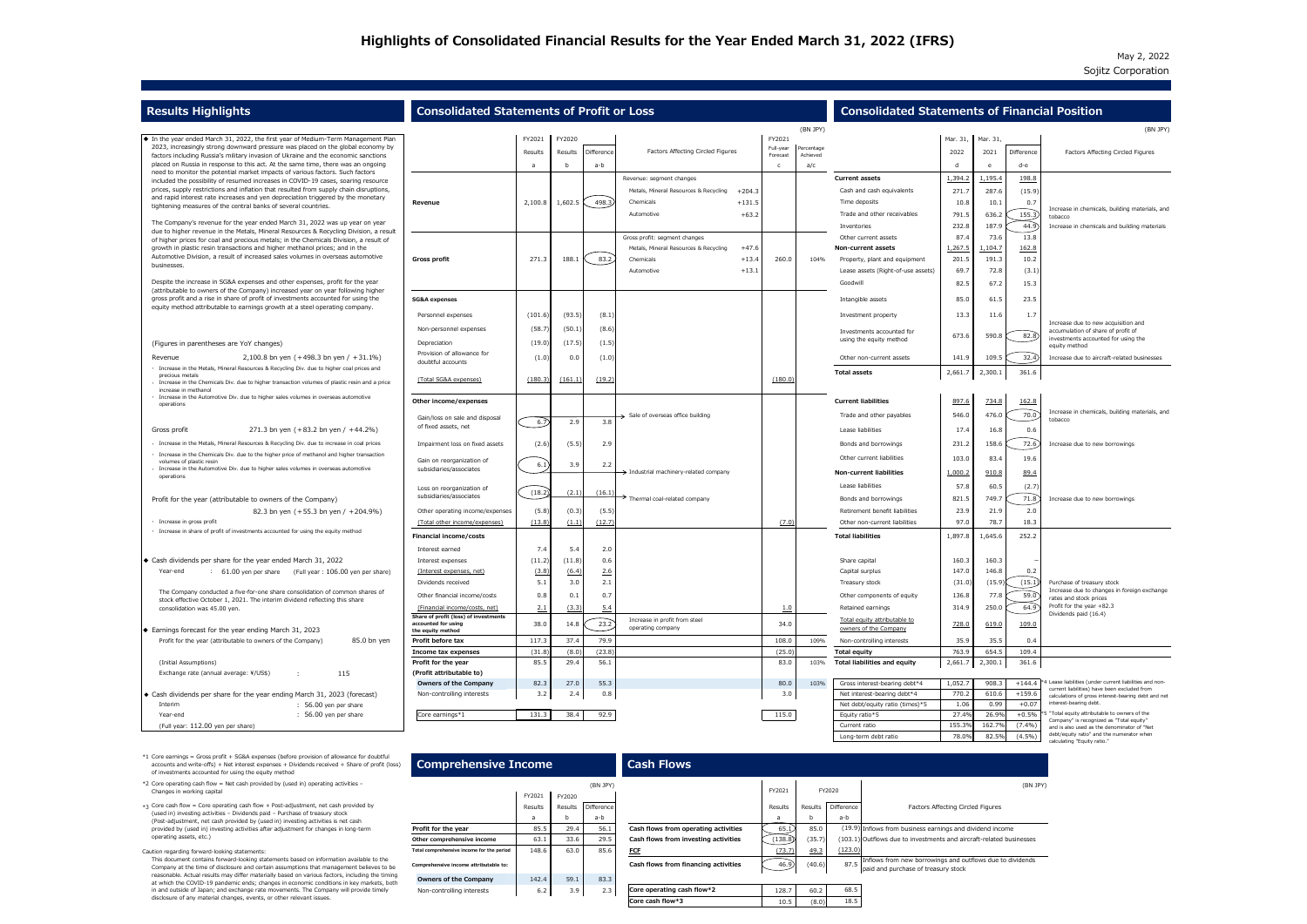\*\*1 Coal prices are based on standard market prices and therefore differ from the Company's selling prices.

\*3 Lease liabilities (under current liabilities and non-current liabilities) have been excluded from calculations of net  $*$  Attributable to owners of the Company interest-bearing debt.

\*2 "Total equity" above refers to "Total equity attributable to owners of the Company" and is used as the denominator when calculating "Net D/E ratio" and the numerator when calculating "Equity ratio."

\*1 Core earnings = Gross profit + SG&A expenses (before provision of allowance for doubtful accounts and write-offs) + Net interest expenses + Dividends received + Share of profit (loss) of investments accounted for using the equity method

| <b>Financial Position</b>   |               |               |                   | $1 - 1 - 1$ | <b>Commodity Prices and Exchange Rates</b>                                   |                               |                                                      |
|-----------------------------|---------------|---------------|-------------------|-------------|------------------------------------------------------------------------------|-------------------------------|------------------------------------------------------|
|                             | Mar. 31, 2022 | Mar. 31, 2021 | <b>Difference</b> |             |                                                                              | FY20 Results<br>(Annual Avg.) | <b>FY21</b><br><b>Initial Assumpt</b><br>(Annual Avg |
| <b>Total assets</b>         | 2,661.7       | 2,300.1       | $+361.6$          |             |                                                                              |                               |                                                      |
| Total equity*2              | 728.0         | 619.0         | $+109.0$          |             | Coking coal**1                                                               | US\$117.9/t                   | US\$127.5/t                                          |
| <b>Equity ratio</b>         | 27.4%         | 26.9%         | $+0.5%$           |             |                                                                              |                               |                                                      |
| Net interest-bearing debt*3 | 770.2         | 610.6         | $+159.6$          |             | Thermal coal**1                                                              | US\$65.6/t                    | US\$80.0/t                                           |
| Net D/E ratio (times)       | 1.06          | 0.99          | $+0.07$           |             | Crude oil (Brent)                                                            | US\$45.8/bbl                  | US\$50.0/bb                                          |
| <b>Risk assets</b>          | 450.0         | 390.0         | $+60.0$           |             |                                                                              |                               |                                                      |
| Ratio of risk assets to     | 0.6           | 0.6           | 0.0               |             | Exchange rate**2                                                             | ¥105.9/US\$                   | ¥108.0/US\$                                          |
| equity (times)              |               |               |                   |             | $***1$ Can prices are based on standard market prices and therefore differ f |                               |                                                      |

| sk assets to<br>າes)                                                                                                                                                                                                                                                                                                                                                                                                                                         | 0.6 | 0.6 | 0.0 |  |
|--------------------------------------------------------------------------------------------------------------------------------------------------------------------------------------------------------------------------------------------------------------------------------------------------------------------------------------------------------------------------------------------------------------------------------------------------------------|-----|-----|-----|--|
| $\mathcal{L} = \mathcal{L} = \mathcal{L} = \mathcal{L} = \mathcal{L} = \mathcal{L} = \mathcal{L} = \mathcal{L} = \mathcal{L} = \mathcal{L} = \mathcal{L} = \mathcal{L} = \mathcal{L} = \mathcal{L} = \mathcal{L} = \mathcal{L} = \mathcal{L} = \mathcal{L} = \mathcal{L} = \mathcal{L} = \mathcal{L} = \mathcal{L} = \mathcal{L} = \mathcal{L} = \mathcal{L} = \mathcal{L} = \mathcal{L} = \mathcal{L} = \mathcal{L} = \mathcal{L} = \mathcal{L} = \mathcal$ |     |     |     |  |

|                                                                                   |                   |                  |                   |                                    | (BN JPY)                                        |                                                           |             |             |            |      |             |            |                                                                                                                                                                                                                                                          |                                         | (BN JPY)                                                                                                                              |
|-----------------------------------------------------------------------------------|-------------------|------------------|-------------------|------------------------------------|-------------------------------------------------|-----------------------------------------------------------|-------------|-------------|------------|------|-------------|------------|----------------------------------------------------------------------------------------------------------------------------------------------------------------------------------------------------------------------------------------------------------|-----------------------------------------|---------------------------------------------------------------------------------------------------------------------------------------|
| <b>Operating Results</b>                                                          |                   |                  |                   |                                    |                                                 | <b>Segment Performance (Gross Profit)</b>                 |             |             |            |      |             |            | Segment Performance (Profit for the Year Attributable to Owners of the Company)                                                                                                                                                                          |                                         |                                                                                                                                       |
|                                                                                   | FY21              | <b>FY20</b>      | Difference        | FY21<br>Forecast<br>(Feb. 2, 2022) | Percentage<br>Achieved<br>(Against<br>Forecast) |                                                           | <b>FY21</b> | <b>FY20</b> | Difference | FY21 | <b>FY20</b> | Difference | <b>Main factors of differences</b>                                                                                                                                                                                                                       | <b>FY21</b><br>Forecast<br>Feb. 2, 2022 | Main factors of differences between<br>results and revised forecast for FY2021                                                        |
| Revenue                                                                           | 2,100.8           | 1,602.5          | $+498.3$          |                                    |                                                 |                                                           |             |             |            |      |             |            |                                                                                                                                                                                                                                                          |                                         |                                                                                                                                       |
| Gross profit                                                                      | 271.3             | 188.1            | $+83.2$           | 260.0                              | 104%                                            | Automotive                                                | 45.6        | 32.5        | $+13.1$    | 7.1  | 1.1         | $+6.0$     | Increased due to higher sales volumes in overseas automotive<br>operations                                                                                                                                                                               |                                         | <b>6.5</b> Performance generally as forecast                                                                                          |
| SG&A expenses<br>Other income/expenses                                            | (180.3)<br>(13.8) | (161.1)<br>(1.1) | (19.2)<br>(12.7)  | (180.0<br>(7.0                     |                                                 | Aerospace &<br>Transportation<br>Project                  | 16.2        | 12.5        | $+3.7$     | 4.7  | 1.8         | $+2.9$     | Increased due to higher transaction volumes in aircraft-<br>and marine vessel-related businesses                                                                                                                                                         |                                         | 4.0 Performance generally as forecast                                                                                                 |
| Financial income/costs                                                            | 2.1               | (3.3)            | $+5.4$            |                                    |                                                 | Infrastructure<br>& Healthcare                            | 19.0        | 19.4        | (0.4)      | 6.6  | 8.2         |            | Decreased due to impairment loss on telecommunication infrastructure<br>$(1.6)$ business in Myanmar despite steady profit from healthcare-related businesses<br>and power generation businesses in Japan and overseas                                    | 6.5                                     | Performance generally as forecast, despite recorded impairment<br>loss on telecommunication infrastructure business in Myanmar        |
| Share of profit (loss) of<br>investments accounted for<br>using the equity method | 38.0              | 14.8             | $+23.$            | 34.                                |                                                 | Metals,<br>Mineral<br><b>Resources &amp;</b><br>Recycling | 60.0        | 12.4        | $+47.6$    | 34.1 | (1.8)       | $+35.9$    | Increased due to higher profits from a rise in coal market conditions and<br>higher profits from steel operating company thanks to recovery of steel<br>demand, despite provision recorded for thermal coal interests based on<br>decarbonization target | 44.0                                    | Provision recorded for thermal coal assets to address potential<br>future stranded asset risks as part of decarbonization initiatives |
| Profit before tax                                                                 | 117.3             | 37.4             | $+79.9$           | 108.0                              | 109%                                            | <b>Chemicals</b>                                          | 50.7        | 37.3        | $+13.4$    | 12.6 | 5.8         | $+6.8$     | Increased due to recovery of methanol prices and higher<br>transaction volumes of plastic resin                                                                                                                                                          |                                         | 12.0 Performance generally as forecast                                                                                                |
| Profit for the year<br>(Profit attributable to)<br><b>Owners of the Company</b>   | 85.5<br>82.3      | 29.4<br>27.0     | $+56.$<br>$+55.3$ | 83.0<br>80.0                       | 103%<br>103%                                    | Consumer<br>Industry &<br>Agriculture<br><b>Business</b>  | 31.3        | 27.4        | $+3.9$     | 6.4  | 4.61        |            | Increased due to a rise in market conditions of imported plywood<br>$+1.8$ despite higher production costs due to increase in raw material<br>prices in fertilizer businesses                                                                            | 5.0                                     | Performance exceeded annual forecast due to steady profits from<br>lumber-related businesses                                          |
| Non-controlling interests<br>Core earnings*1                                      | 3.2<br>131.3      | 2.4<br>38.4      | $+0.8$<br>$+92.9$ | 3(<br>115.                         |                                                 | <b>Retail 8</b><br>Consumer<br><b>Service</b>             | 31.3        | 27.6        | $+3.7$     | 5.0  | 4.9         |            | Relatively unchanged year on year due to absence of gains from<br>$+0.1$ sale of shopping mall recorded in the previous year despite higher<br>sales volumes of food-related company                                                                     | 4.0                                     | Performance exceeded annual forecast due to earnings from food-<br>related company                                                    |
| Comprehensive income<br>attributable to owners of<br>the Company                  | 142.4             | 59.1             | $+83.3$           | $\sim$                             |                                                 | <b>Others</b>                                             | 17.2        | 19.0        | (1.8)      | 5.8  | 2.4         |            | +3.4 Increased due to sales of assets                                                                                                                                                                                                                    | (2.0)                                   | Performance exceeded due to recording of structural reform<br>expenses in the business segments above                                 |

|                          |                        | (BN JPY) |                                            |                                      |                                                    |                               |                                  |
|--------------------------|------------------------|----------|--------------------------------------------|--------------------------------------|----------------------------------------------------|-------------------------------|----------------------------------|
|                          |                        |          | <b>Commodity Prices and Exchange Rates</b> |                                      |                                                    |                               |                                  |
| Mar. 31, 2021<br>2,300.1 | Difference<br>$+361.6$ |          |                                            | <b>FY20 Results</b><br>(Annual Avg.) | <b>FY21</b><br>Initial Assumption<br>(Annual Avg.) | FY21 Results<br>(Annual Avg.) | FY21 Results<br>(Jan.-Mar. Avg.) |
| 619.0                    | $+109.0$               |          | Coking coal**1                             | US\$117.9/t                          | US\$127.5/t                                        | US\$317.5/t                   | US\$490.7/t                      |
| 26.9%<br>610.6           | $+0.5%$<br>$+159.6$    |          | Thermal coal**1                            | US\$65.6/t                           | US\$80.0/t                                         | US\$181.7/t                   | US\$263.4/t                      |
| 0.99                     | $+0.07$                |          | Crude oil (Brent)                          | US\$45.8/bbl                         | US\$50.0/bbl                                       | US\$80.0/bbl                  | US\$97.9/bbl                     |
| 390.0<br>0.6             | $+60.0$<br>n n         |          | Exchange rate**2                           | ¥105.9/US\$                          | ¥108.0/US\$                                        | ¥113.04/US\$                  | ¥117.8/US\$                      |

**188.1**  $+83.2$  **82.3** 

Total 271.3

**27.0** +55.3



### May 2, 2022 Sojitz Corporation

**80.0**